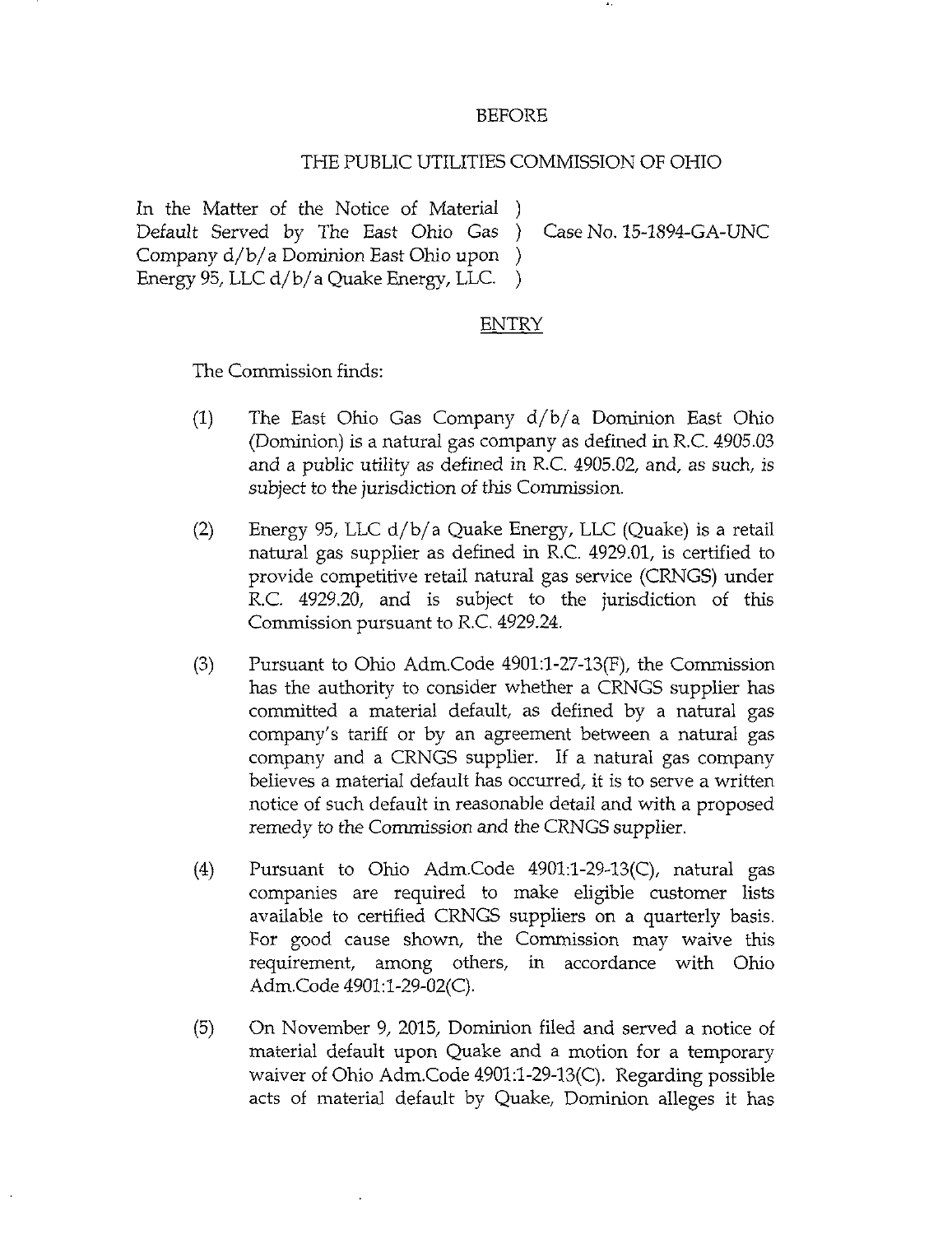received numerous complaints regarding Quake's solicitation and enrollment of customers. Upon reviewing the complaints, Dominion addresses concern that, among other things. Quake may have failed to comply with minimum standards set by the Commission for CRNGS suppliers. Dominion's concerns regard possible violations of record-retention requirements; third-party verification requirements; and marketing, solicitation, and sales practices. To remedy the issues, Dominion proposes Quake participate in a collaborative process with Staff and other interested parties in order to identify and correct problems.

Because of its concerns. Dominion requests a temporary waiver from the requirement to provide Quake a list of eligible customers, as necessitated by Ohio Adm.Code 4901:l-29-13(C). In order to ensure customers are adequately protected, Dominion asserts there is good cause to waive this requirement until the issues in this proceeding are resolved.

(6) On November 16, 2015, Quake filed responses to both of Dominion's filings. In response to the notice of material default, Quake notes it uses a third-party solicitation provider that makes approximately 100,000 calls per year. Of those calls, Quake states only a small number result in complaints, and only a portion of those complaints are substantiated. According to Quake, it quickly addressed and corrected any identifiable issues. Further, Quake asserts it is willing to participate in a collaborative process with Staff and other parties.

In response to the motion for temporary waiver, Quake argues it should be denied. As noted above. Quake contends the issues have been minimal and all of them were quickly and properly addressed. Quake states Dominion has refused to provide the customer lists since April 2015, even though it did not file the notice of material default until November 2015. According to Quake, Dominion carmot withhold the customer list from Quake without Commission approval. Quake notes Dominion's refusal to provide the eligible customer lists in response to Quake's pending requests is unlawful, as those requests should have already been satisfied pursuant to Ohio Adm. Code 4901:1-29-13(C).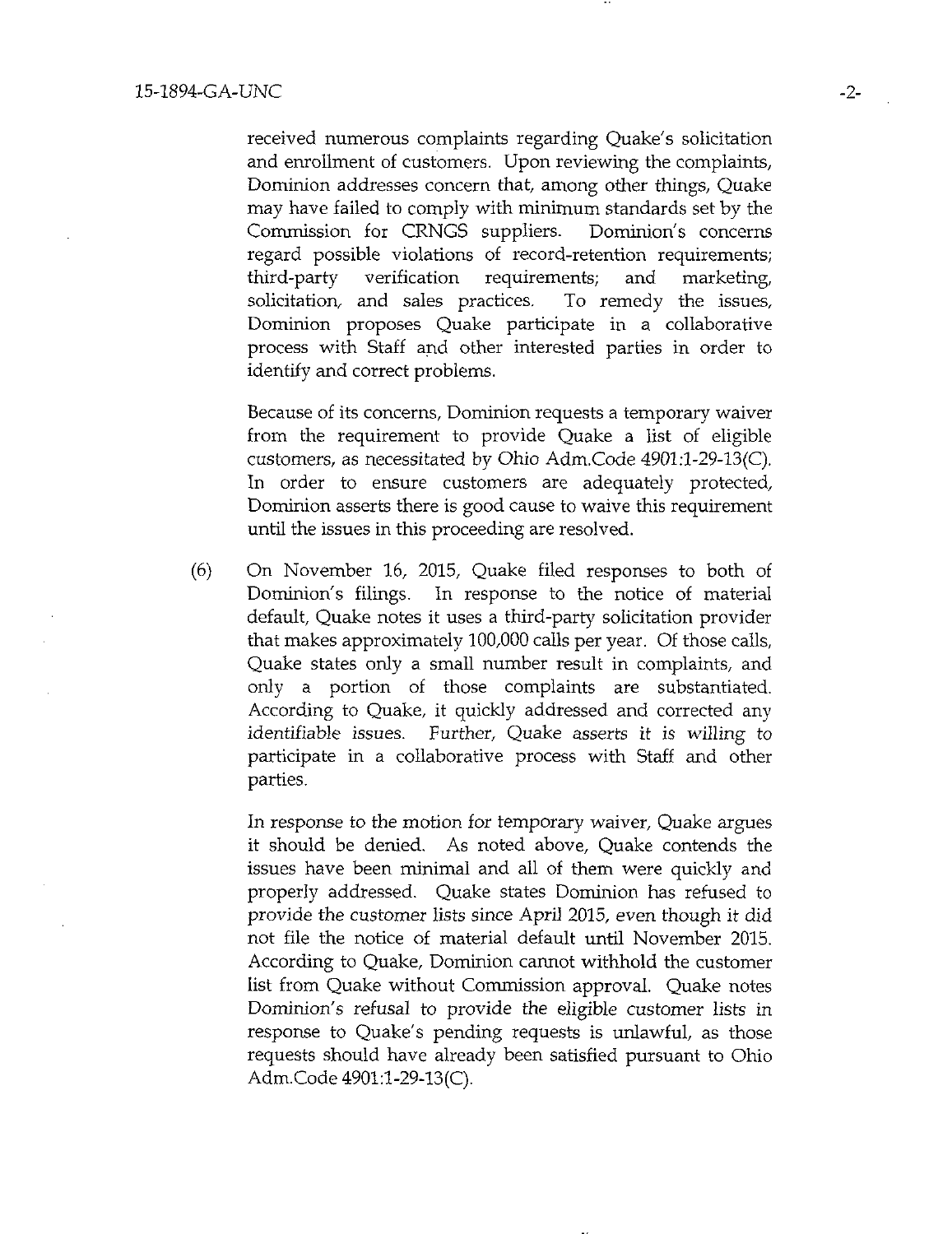- (7) On November 23, 2015, Dominion filed a reply in support of the notice of material default and a reply in support of the motion for temporary waiver.
- (8) On November 25, 2015, the Ohio Consumers' Counsel (OCC) filed a motion to intervene in this proceeding. OCC asserts it represents Dominion's residential customers and has an interest in ensuring those customers' rights are protected. No one filed memoranda contra to OCC's motion. The Commission finds OCC's motion is reasonable and should be granted.
- (9) On January 22, 2016, Staff filed a report addressing Dominion's proposal for a collaborative process involving Dominion, Quake, and other interested parties. In its report. Staff asserts it has no objection to participating in the process and states discussions have already started.
- (10) Upon consideration of the notice of material default, the Commission finds that Dominion's proposed remedy is reasonable and should be approved. Specifically, we direct Quake to collaborate with Dominion, Staff, and OCC to identify specific, reasonable, and measurable steps to cure the alleged violations and avoid the repetition of future complaints. We note that the parties appear to be in agreement on working together, with Staff, in a collaborative process to identify and resolve any issues. At this time, the Commission finds this collaborative process is reasonable, appropriate, and should continue until otherwise ordered by the Commission. By March 17, 2016, the parties should file a status update in this docket summarizing the progress that has been made.
- (11) In regards to Dominion's motion for a temporary waiver from the requirement to make eligible customer lists available to Quake pursuant to 4901:1-29-13(0), the Commission finds the motion is reasonable and should be granted. As Dominion's concerns are being addressed and considered through the collaborative process, the Commission finds the waiver is reasonable in order to ensure customers are sufficiently protected, and should remain in effect on a temporary basis, until otherwise ordered by the Commission.

It is, therefore.